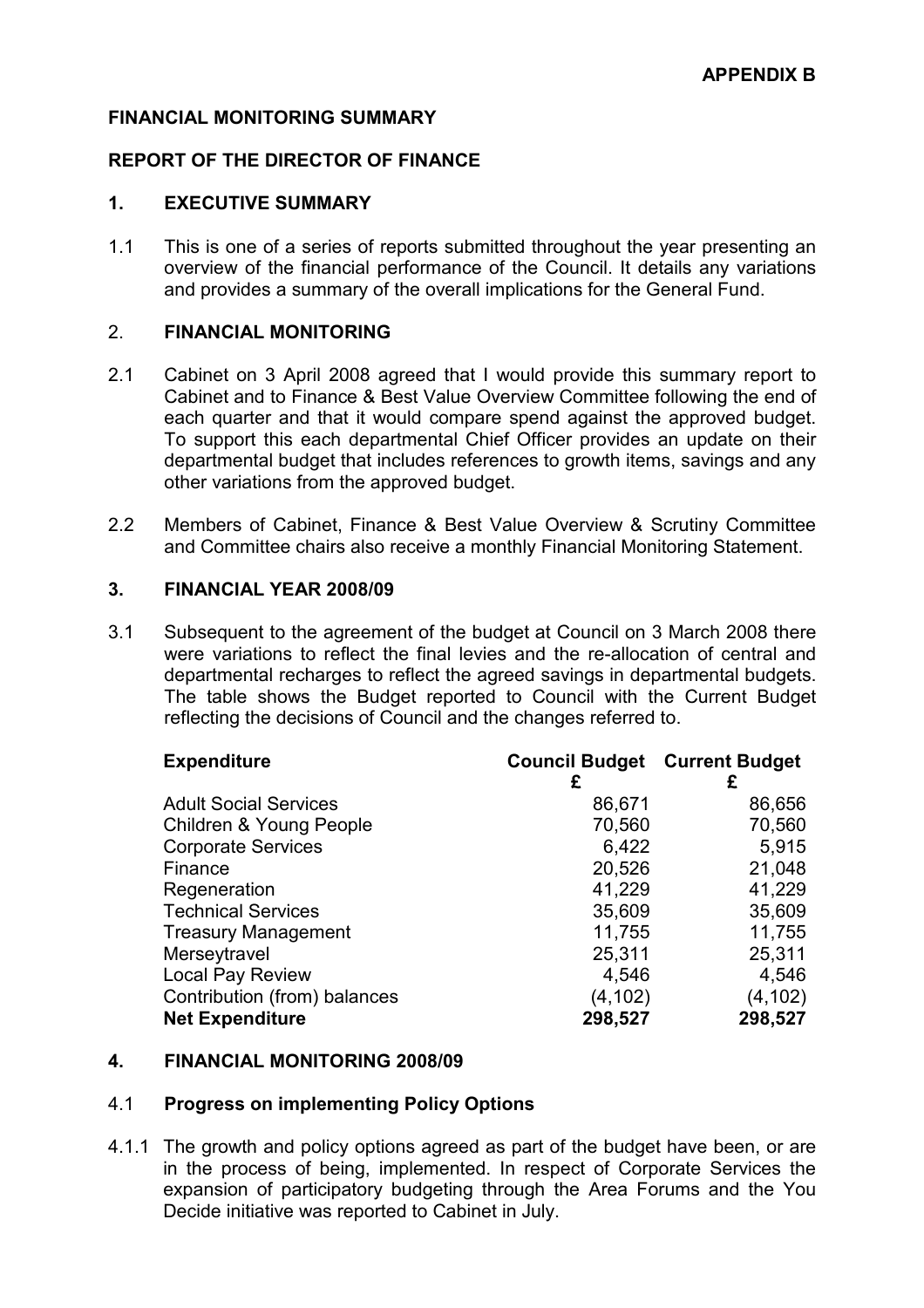# 4.2 Progress on delivering savings

- 4.2.1 The savings target for Adult Social Services in £4.5 million and the proposals are essentially on target to be achieved during the financial year. There are, however, issues around the implementation of the locality structure (£0.7 million) which, if not in place during the summer, puts at risk the successful delivery of the savings in 2008/09. The review of out-of-home activities including day services (£0.7 million) is still being developed and is at risk of slipping. The director is investigating alternative and one-off savings to address any shortfall should the agreed savings not be achieved.
- 4.2.2 Within the Children and Young People Department target of £4 million are a number that involve a re-structuring of service areas and will impact upon employees. The timing of the implementation and the scale of these savings is placing additional pressures upon the existing vacancy control targets. The Director is considering other options in order to offset any increased costs in 2008/09.
- 4.2.3 All departments have a saving to be achieved through better, more efficient procurement and all are addressing the targets with the support of the Corporate Procurement Unit.

# 4.3 Impact of any Cabinet decisions that have budgetary implications

- 4.3.1 Cabinet on 26 June agreed a report of the financial out-turn for 2007/08 following the completion of the year-end accounts. Overall this resulted in an increase in the projected balances at 31 March 2008 by £2.5 million. The main spending pressures being within Adult Social Services but were more than offset by the increase in Housing Benefit grant and the benefits that accrued from Treasury Management activities.
- 4.3.2 As at the end of June the only decisions affecting the agreed budget were in respect of the allocation of the £5.3 million Efficiency Investment Budget. The following variations are to be implemented in respect of the 2008/09 budget:-

| <b>Department</b>                     | Area                                     | £000 |
|---------------------------------------|------------------------------------------|------|
| Children & Young People Accommodation |                                          | 250  |
|                                       | <b>Early Years and Somerville Centre</b> | 25   |
| <b>Corporate Services</b>             | Senior management                        | 225  |
|                                       | Tourism & Marketing                      | 149  |
| Finance                               | <b>Government Connect</b>                | 29   |
|                                       | Insurance cover                          | 88   |
| Regeneration                          | CCTV control room                        | 97   |
|                                       | Parks Gateway review                     | 40   |
| <b>Technical Services</b>             | Section 106 strategy                     | 40   |

- 4.3.3 During July a number of reports were considered by Cabinet including the transformation of adult social services, fees for residential and nursing home services and the impact of energy price increases which will have budgetary implications for the current and future years.
- 4.3.4 Cabinet also received reports during July on the Insurance Fund and the Local Authority Business Growth Incentive grant that will realise financial benefits with the transfer of 'one-off' items in to Council balances.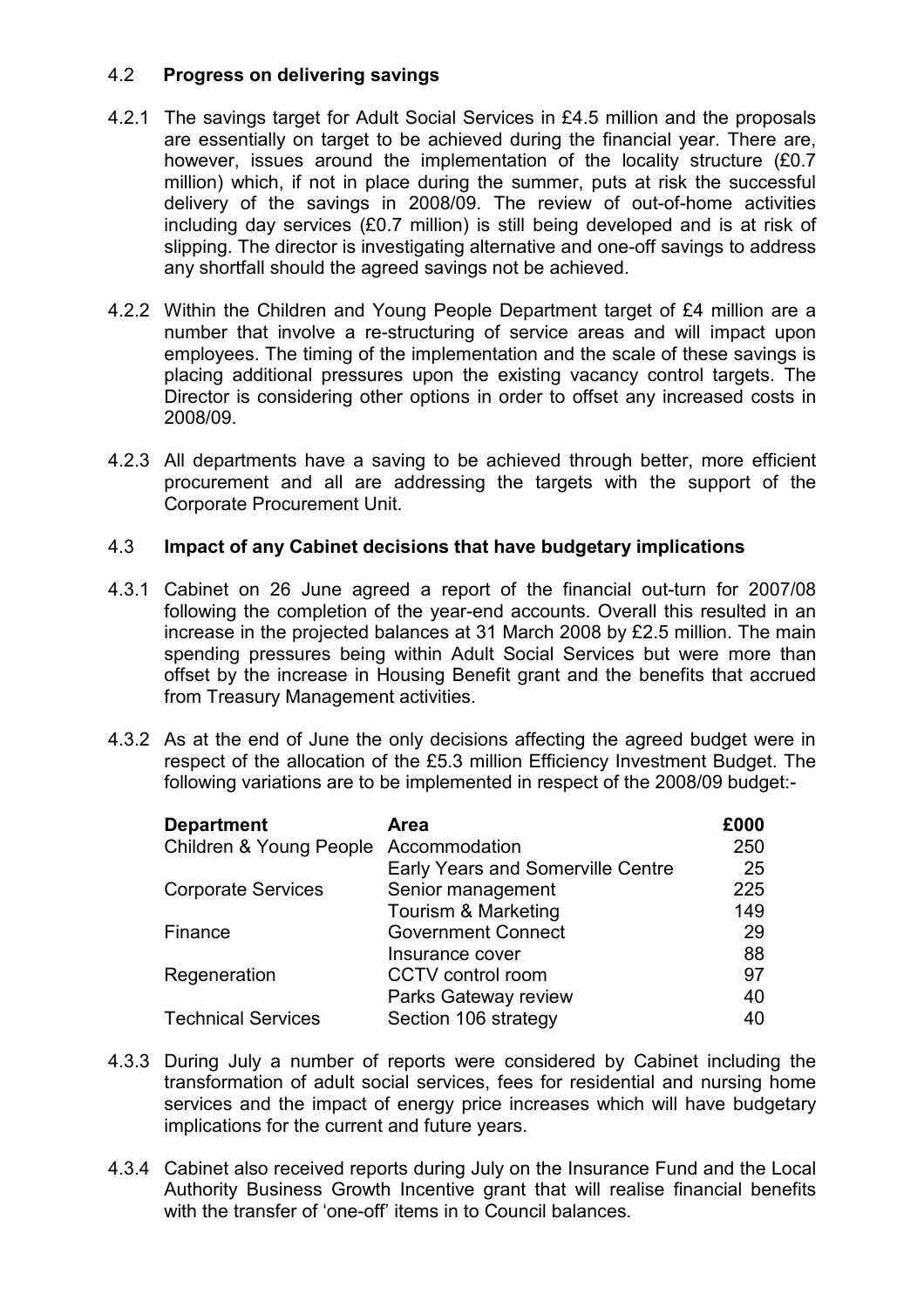# 4.4 Variations from the approved budget

4.4.1 The following sections highlight the issues in those areas of the budget that are identified as key risks in delivering the objectives of the department within the available resources. All are subject to closer monitoring because of the volatile nature of either demand or cost or because in recent years they have experienced pressures in keeping to the agreed budget.

## 4.4.2. Adult Social Services

The pressures of increasing demand for care services that resulted in an overspend in 2007/08 remain within community care services. With the issues highlighted previously around the savings from the changing structure the present projections indicate a £3.4 million overspend on Community Care. With the increasing utility costs in care homes the total increases to £3.6 million.

The Director reported to Cabinet in June and July on the actions being taken to mitigate the projected overspend which include spending reviews, re-ablement initiatives and tighter controls on accessing services.

# 4.4.3. Children and Young People

The areas that are the most volatile remain as Special Education Needs (SEN) and care services in respect of Looked After Children. In terms of SEN this has seen more placements, and at a higher cost, than planned and includes transport with a variation of £0.7 million identified. There are budget pressures from the care of young people that resulted in an overspend in 2007/08 and with the changes to the court proceedings project an overspend of around £0.6 million.

The impact of the savings is affecting employee budgets and, as highlighted previously, is placing pressures on the achievement of vacancy control targets which with the challenges from the delivery of the service re-engineering savings brought forward from 2007/08 form the significant part of the projected overspend of £3 million.

The Director is identifying actions to address this overspend that, as last year, will be from a combination of spending reduction measures and maximisation of grant opportunities.

#### 4.4.4 Corporate Services

The additional budget allocation has met the financial pressures identified in the Coroner Service although this area continues to be closely monitored. At this stage there are no variations to report.

A report is to be presented to Cabinet on the budget virements required as a consequence of the creation of the new Department of Law, Human Resources and Asset Management.

## 4.4.5. Finance

The spend, and associated Government grant, in respect of Council Tax Benefit and Housing Benefit payments includes the largest individual budgets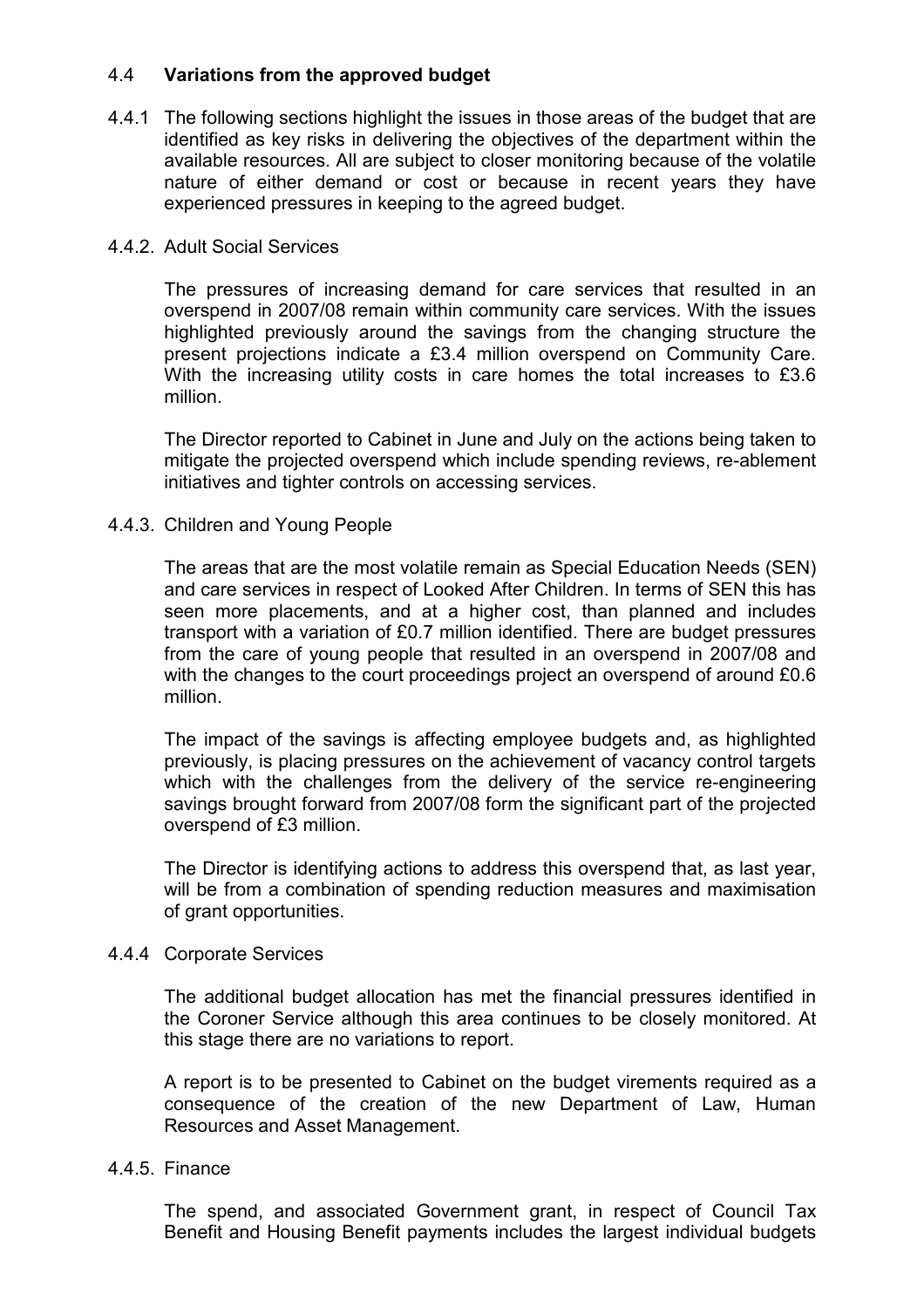in the Council. The service is subject to numerous performance and control measures to ensure that individuals receive the benefits to which they are properly entitled and the Council maximises the grant opportunities.

In previous years continuing improvements have been made through a combination of the opportunities offered by the Integrated Tax and Benefits System, improvements and efficiencies to the management and handling of claimants through the Customer Access channels and the maximisation of the grant support from the Government. This is within the departmental savings agreed for 2008/09 onwards.

#### 4.4.6. Regeneration

Income generation is a key element of the budget with factors outside the control of the Council and culture is the largest energy user within the nonschools budget, a cost that remains largely outside the control of the Department.

At this stage income and energy costs are projected to be at variance with the budget and efforts are being made to contain spend within the budget allocated.

#### 4.4.7. Technical Services

The budget is reliant upon income from car parking and planning and, as in previous years, the Director is highlighting shortfalls in these areas which will be difficult to accommodate from within the departmental budget.

The impact of rising energy prices continues to give cause for concern and form the basis of a report to Cabinet in July. At this stage this has been reflected in the street lighting energy contract for which additional resources are to be made available.

# 4.4.8. Treasury Management

The management of cash flow and the need to borrow to fund investment has been re-engineered which has reduced the requirement for temporary borrowing. The savings achieved in 2007/08 continuing and will deliver £0.5 million in 2008/09.

The opportunities offered by the increased rates offered by the banking sector have been taken as a consequence of the improved cash management. At this stage of the year the additional income realised is in the order of £0.3 million and which is expected to increase in the coming months.

#### 4.5. Other issues

#### 4.5.1 Local Pay Review

The progress on implementing the Local Pay Review, including Job Evaluation and Harmonisation, has regularly been report to Cabinet and is expected to be within the financial projections. Phase 1 has now been agreed and is being implemented during July / August enabling part of the sum to be allocated to individual departments.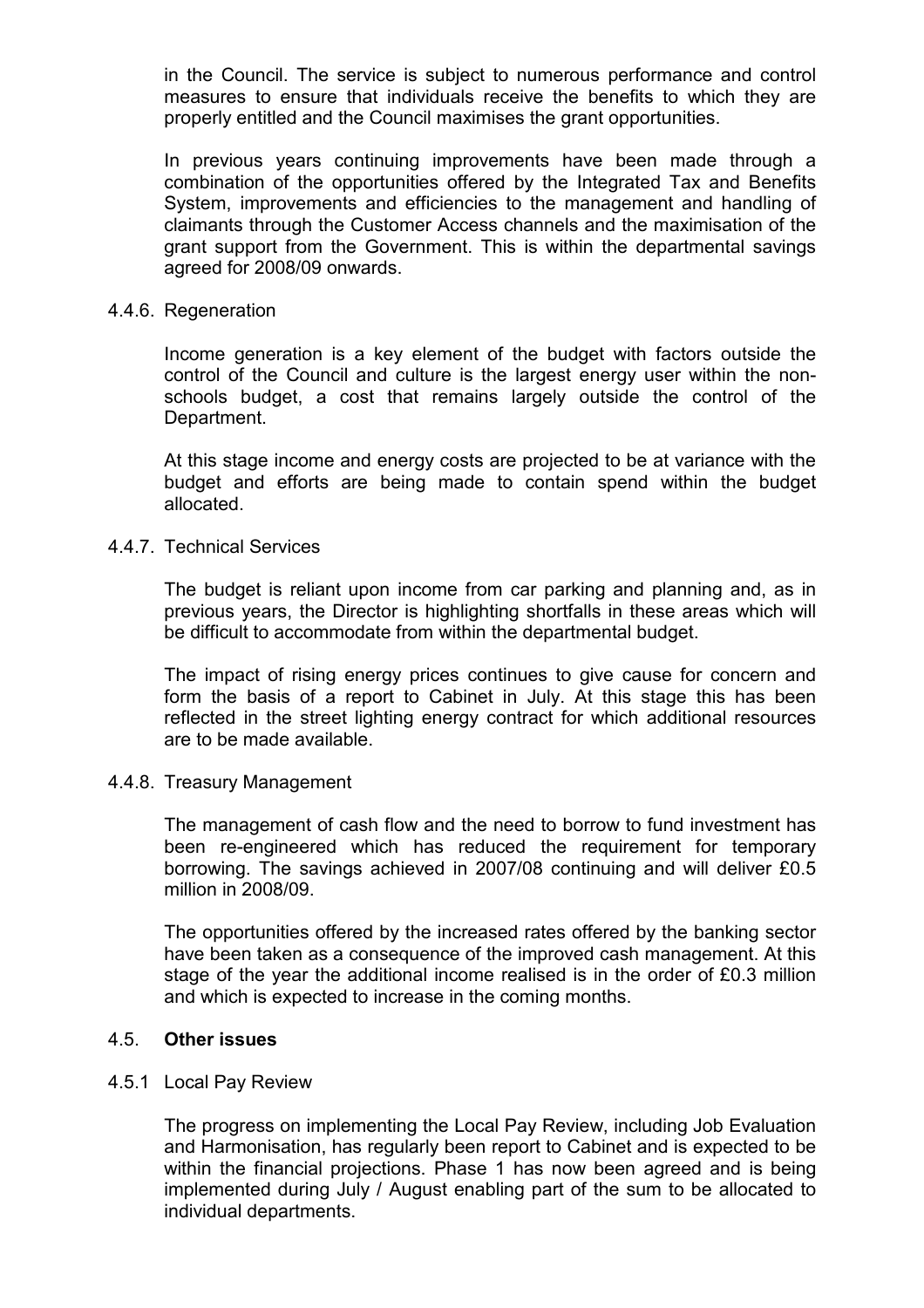# 4.6 Issues affecting future financial years

- 4.6.1 The pressures on care services and energy budgets have been highlighted in separate reports to Cabinet. The Directors involved will continue to identify progress in these areas and particularly energy as the revised contracts are agreed.
- 4.6.2 The revised Medium Term Financial Strategy was reported to Cabinet in July and the projected Budget continues to be updated and reported to Cabinet.

# 5. FINANCIAL AND STAFFING IMPLICATIONS

5.1 When setting the 2008/09 budget the projected balances at 31 March 2009 were £5 million and the latest position is as follows:-

| <b>Details</b>                                     | <b>£million</b> | <b>£million</b> |
|----------------------------------------------------|-----------------|-----------------|
| Projected General Fund balances at 31 March 2009   |                 | 5.0             |
| when setting the budget for 2008/09                |                 |                 |
| <b>Cabinet decisions</b>                           |                 |                 |
| 26 June - Financial out-turn for 2007/08 showed an |                 | $+2.5$          |
| underspending and contribution to balances         |                 |                 |
| Projected variances / potential overspends         |                 |                 |
| Overspend                                          |                 |                 |
| <b>Adult Social Services</b>                       | $+3.6$          |                 |
| <b>Children &amp; Young People</b>                 | $+3.0$          |                 |
| Underspend                                         |                 |                 |
| <b>Treasury Management</b>                         | $-0.8$          | $-5.8$          |
| General Fund balances at 31 March 2009<br>based    |                 |                 |
| upon the latest projections                        |                 |                 |

5.2 There are no additional staffing implications arising from this report.

 IAN COLEMAN DIRECTOR OF FINANCE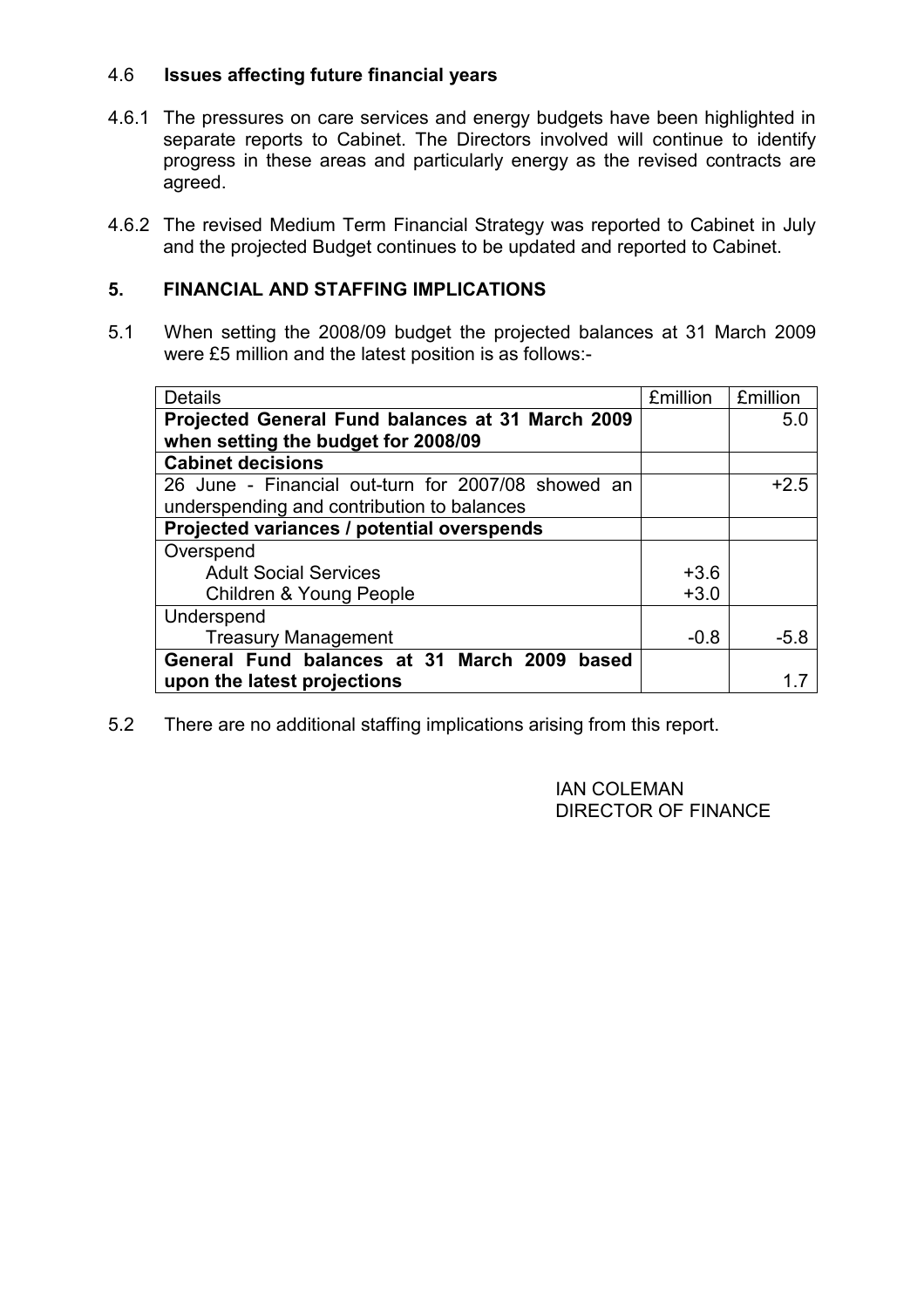## WIRRAL COUNCIL - ADULT SOCIAL SERVICES DEPARTMENT FINANCIAL MONITORING REPORT 2008/09 POSITION AS AT 30 JUNE 2008

## SUMMARY

At the time of writing this report, the projected budget deficit in 2008/09 for DASS is £3.6 million. This assumes that all Budget Efficiencies/Projects agreed by Council 3 March, and those that carried over from 2007/08 are delivered without slippage, and there is no further increase in FACS compliant demand.

## POLICY OPTIONS

| <b>Details</b>                 |    | £000   Comments / progress |
|--------------------------------|----|----------------------------|
| <b>Older People Parliament</b> | 20 |                            |

#### SAVINGS TARGETS

| <b>Details</b>                                                      | £000  | <b>Comments / progress</b>                                                                                                                                                                                  |
|---------------------------------------------------------------------|-------|-------------------------------------------------------------------------------------------------------------------------------------------------------------------------------------------------------------|
| Re-organisation of<br>fieldwork teams                               | 250   | Locality structure for DASS agreed and<br>being implemented over the next months.<br>At risk if implementation is delayed.                                                                                  |
| Continuing E-Monitoring &<br><b>Care Procurement process</b>        | 100   | E-Monitoring solutions being rolled out<br>with Independent providers. There is<br>evidence of reduced expenditure.                                                                                         |
| Choice through<br>Individualised Care and<br><b>Direct Payments</b> | 200   | Savings arise through increased take-up<br>of Direct Payments and people assessed<br>as paying the full cost choosing to make<br>their own arrangements. Local targets<br>agreed and action plans in place. |
| Ensure funding is correctly<br>allocated between PCT<br>and DASS    | 200   | <b>Ongoing application of Continuing Health</b><br>Care and Joint Funding criteria. Savings<br>achieved as a result of full year impact of<br>Panel decisions made in 2007/08.                              |
| Reduction in Management<br>& Support costs                          | 425   | Locality structure for DASS agreed and<br>being implemented over the next months.<br>At risk if implementation is delayed.                                                                                  |
| Reduce posts in HR and<br>staff development                         | 250   | New structure for Finance & Performance<br>Branch agreed by Chief Executive on 18<br>April 2008. On target.                                                                                                 |
| Reduce admin posts in<br><b>SWIFT Team</b>                          | 150   | New structure for Finance & Performance<br>Branch agreed by Chief Executive on 18<br>April 2008. On target.                                                                                                 |
| <b>Care Services</b><br>Procurement - joint<br>working with PCT     | 100   | Discussions being held with Wirral PCT in<br>relation to Integrated Commissioning as<br>part of the Transformation Programme.<br>Risk of slippage.                                                          |
| <b>Capital Strategy</b><br>(residential care)                       | 250   | Options presented to Cabinet in June and<br>further report in July 2008.                                                                                                                                    |
| Increase in non-residential<br>care charges                         | 1,324 | New charging policy implemented in<br>January 2008. On target.                                                                                                                                              |
| Review of out-of-home<br>activities (day services)                  | 700   | Project currently being developed. At risk<br>of slippage in 2008/09. Alternative,<br>temporary efficiencies being investigated.                                                                            |
| Corporate procurement<br>target                                     | 545   | Discussions held with Corporate<br>Procurement Team to identify projects to                                                                                                                                 |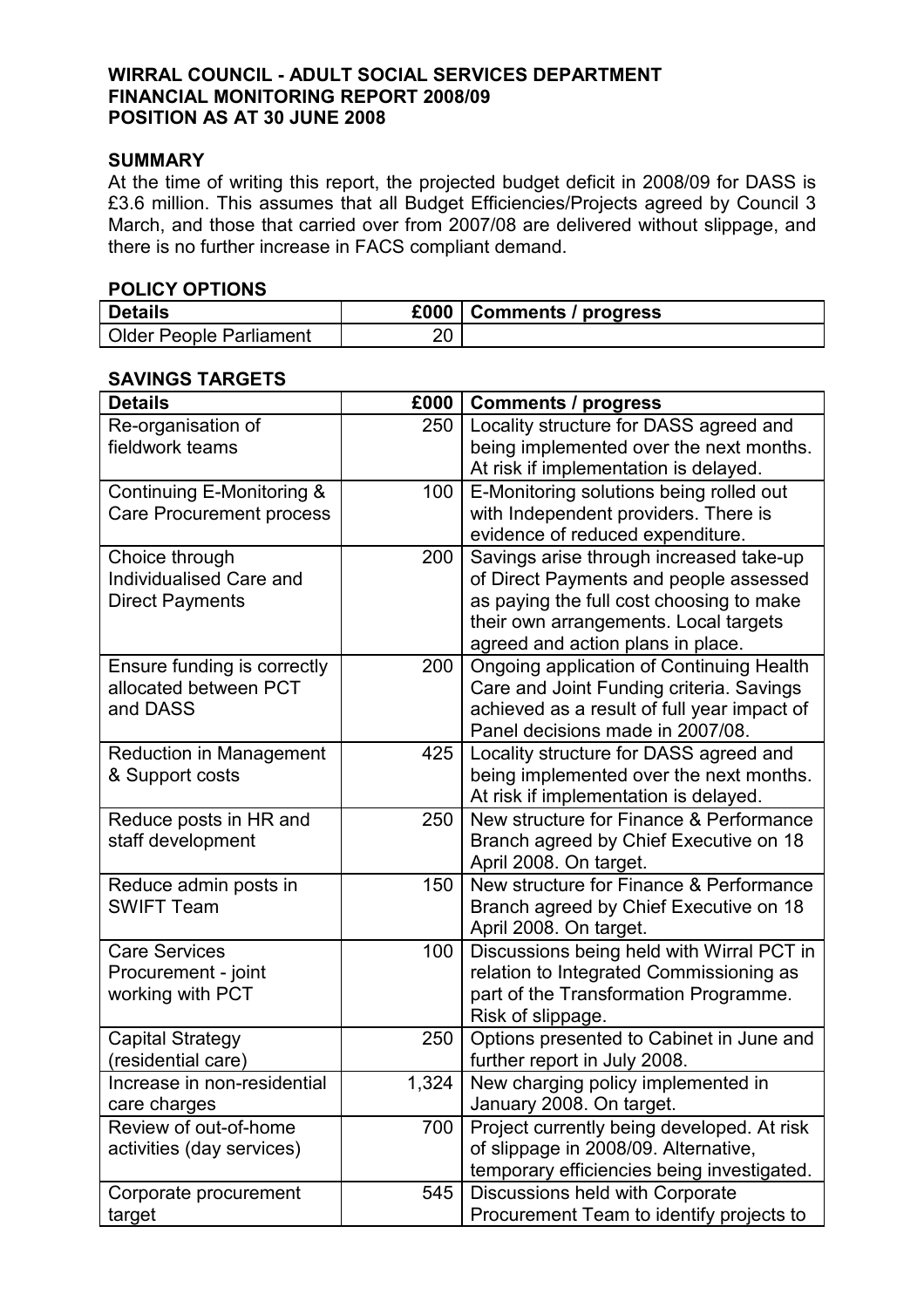|  |  |  | of orward. Risk of slippage.<br>take<br>. |
|--|--|--|-------------------------------------------|
|--|--|--|-------------------------------------------|

# BRIDGING FINANCE

| <b>Details</b>                  | £000   Comments / progress                |
|---------------------------------|-------------------------------------------|
| l Increase in non-residential l | 928   Increase in fees effective 2009/10. |
| care charges                    |                                           |

# CABINET DECISIONS

| <b>Date</b> | $R = 1.11$<br>בומווא | . . |
|-------------|----------------------|-----|
| N<br>one    |                      |     |

# VOLATILE AREAS / POTENTIAL VARIATIONS

| <b>Details</b>              | £000 | <b>Comments / progress</b>                                                                                                                                                                  |
|-----------------------------|------|---------------------------------------------------------------------------------------------------------------------------------------------------------------------------------------------|
| Community care              |      | 3,400   £3.4m is the underlying over-commitment<br>on Community Care Budget. Action Plan<br>developed to reduce spending through<br>reviews, re-ablement and tighter controls<br>on Access. |
| Utility costs in care homes |      | 200   Will be managed by in-house Care<br>Services budget re-alignment.                                                                                                                     |

JOHN WEBB DIRECTOR OF ADULT SOCIAL SERVICES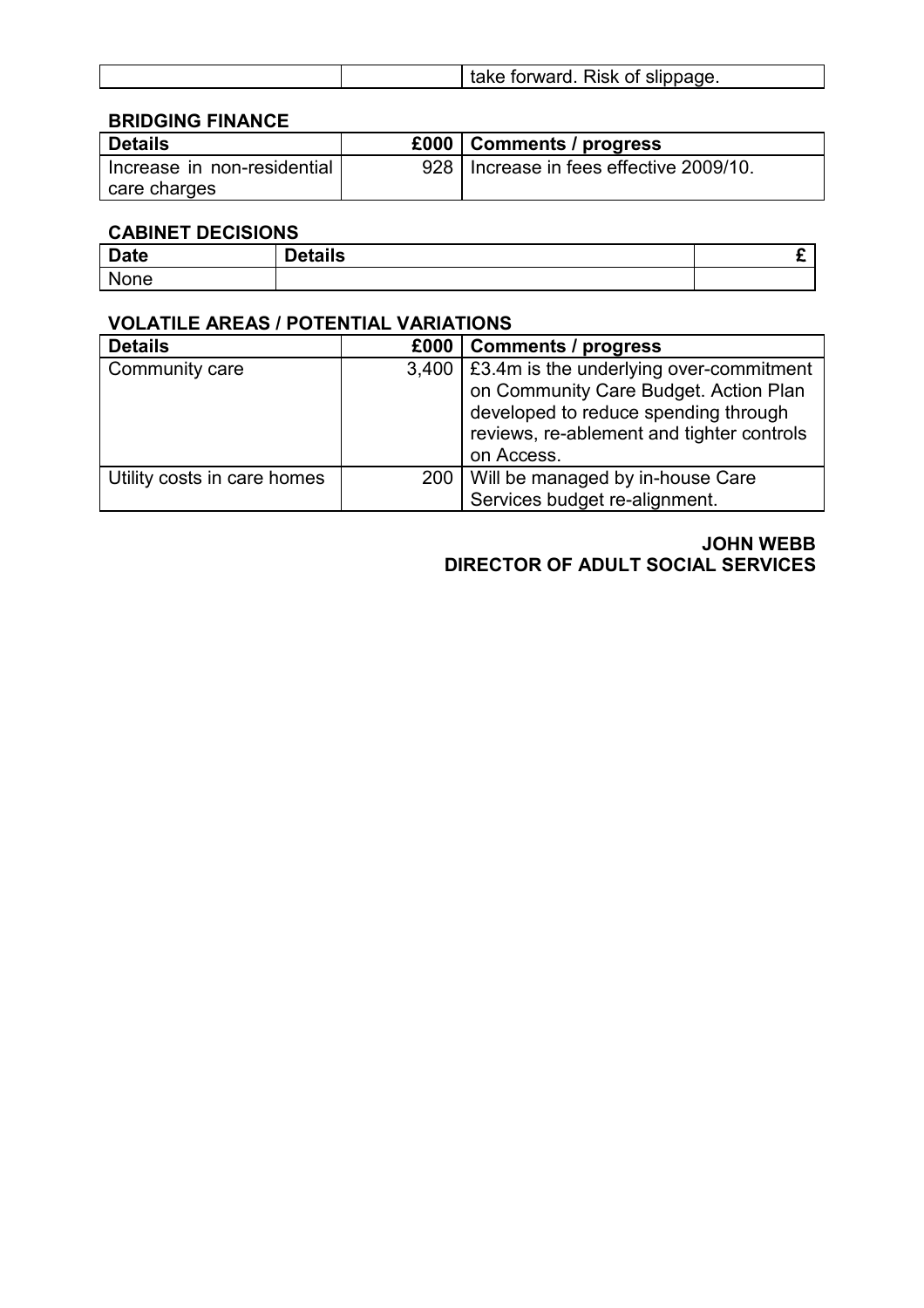# WIRRAL COUNCIL - CHILDREN AND YOUNG PEOPLE'S DEPARTMENT FINANCIAL MONITORING REPORT 2008/09 POSITION AS AT 30 JUNE 2008

## SUMMARY

At the time of writing this report the projected budget deficit for the Children and Young People's Department is £3m and the principal variations are identified and described below. Action is being taken to improve the position, by identifying opportunities in grant funding and other expenditure restrictions. These are currently being evaluated and will be included in future reports.

#### POLICY OPTIONS

| <b>Details</b>          | £000   Comments / progress                 |
|-------------------------|--------------------------------------------|
| <b>Youth Parliament</b> | 20 Decisions to be taken on spend by young |
|                         | people.                                    |

# SAVINGS TARGETS

| <b>Details</b>                                                                                       | £000 | <b>Comments / progress</b>                                                                                                                                                                                     |
|------------------------------------------------------------------------------------------------------|------|----------------------------------------------------------------------------------------------------------------------------------------------------------------------------------------------------------------|
| Reduce sickness levels                                                                               | 100  | Sickness levels and the impact on<br>Agency costs will be monitored                                                                                                                                            |
| Facilities management -<br><b>Children's Homes</b>                                                   | 25   | Repair and maintenance budget reduced.                                                                                                                                                                         |
| Independent residential<br>care.                                                                     | 650  | The target for residential placements has<br>reduced from 47 to 39.                                                                                                                                            |
| <b>Closure of Poolwood</b><br>Children's Home                                                        | 500  | The home closed in December 2007                                                                                                                                                                               |
| Staff savings from reviews<br>in Social Care                                                         | 573  | The savings in Family support, Youth<br>Offending, CAMHS and Support are<br>being implemented.                                                                                                                 |
| Staff savings from reviews<br>in Participation and<br>Inclusion                                      | 528  | Savings in BIP, Play Services and Social<br>Welfare have been implemented. In<br>addition the costs of joint funded places<br>have been reviewed, resulting in<br>additional costs in the Schools Budget       |
| <b>Planning and Resources</b>                                                                        | 421  | Support posts have been reduced and<br>vacant posts deleted.                                                                                                                                                   |
| Learning and Achievement<br>Savings in the Music<br>service, support at Acre<br>Lane and Early Years | 601  | The number of posts will be reduced. In<br>addition Music Tuition Charges will be<br>increased and some posts will be funded<br>from grant                                                                     |
| Procurement                                                                                          | 583  | This will be found from within residential<br>care (North West Authority Consortium)<br>and working with Procurement Unit on<br>training, conferences, accommodation,<br>travel, agency staff and IT hardware. |

# BRIDGING FINANCE

| <b>Details</b> | £000 | <b>Comments / progress</b> |
|----------------|------|----------------------------|
| <b>None</b>    |      |                            |

### CABINET DECISIONS

| <b>Date</b>  | <b>Details</b>                                   | £000 |
|--------------|--------------------------------------------------|------|
| 16 June 2008 | <b>Increase Fostering Allowances</b><br>Deferred | 250  |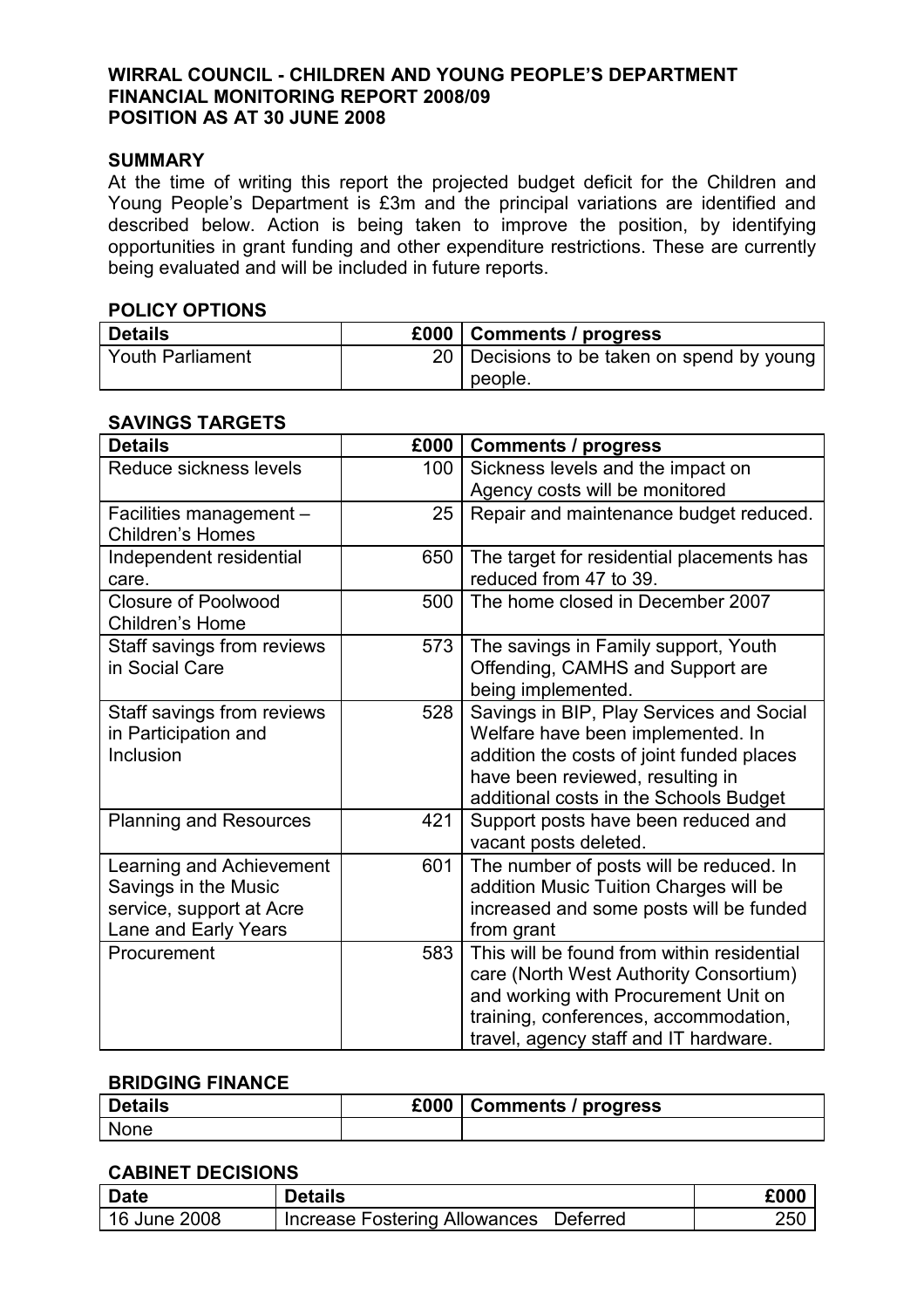| <b>Details</b>                               | £000 | <b>Comments / progress</b>                                                                                                                                                                                                                                    |
|----------------------------------------------|------|---------------------------------------------------------------------------------------------------------------------------------------------------------------------------------------------------------------------------------------------------------------|
| Outstanding<br>Service<br>Re-<br>engineering | 486  | Unidentified / one-off savings in 2007/08<br>carried forward into the new financial<br>year.                                                                                                                                                                  |
| <b>Vacancy Control</b>                       | 850  | Staff savings delete over £700,000 in<br>vacant posts. The existing vacancy target<br>of £1m will therefore be challenging.<br>Savings are required from reducing<br>sickness (£100,000) and costs have been<br>incurred prior to redeployment of staff.      |
| Home to School Transport                     | 350  | The budget overspend in 2007/08<br>resulted in part from more taxi journeys.<br>Contractors have made representations<br>about the difficulties they are facing as a<br>result of the rises in fuel and transport<br>costs. This will be reported to Cabinet. |
| <b>Children's Homes</b>                      | 400  | There are additional budget pressures<br>from the care of young people in<br>Children's Homes, resulting in a budget<br>overspend in 2007/08.                                                                                                                 |
| Legal, Court and Medical<br>Fees             | 150  | These budgets are under pressure. A<br>budget to cover the additional cost of<br>child court proceedings has been<br>created. This will be reviewed in year.                                                                                                  |
| <b>Special Education Needs</b>               | 300  | There are more placements in<br>Independent Special Schools at a higher<br>cost than planned.                                                                                                                                                                 |
| <b>Early Years</b>                           | 150  | The numbers of Children in Early Years<br>settings have exceeded the budget<br>provision in the summer term.                                                                                                                                                  |
| Computer software costs                      | 150  | There has been an increase in<br>maintenance and license costs, some<br>areas are no longer grant funded.                                                                                                                                                     |
| <b>Emergency Duty Team</b>                   | 160  | This represents the department's share of<br>additional staff costs in 2007/08. This is a<br>joint service with Adult Social services<br>and is currently being reviewed.                                                                                     |

# VOLATILE AREAS / POTENTIAL VARIATIONS

# HOWARD COOPER DIRECTOR OF CHILDREN AND YOUNG PEOPLE'S SERVICES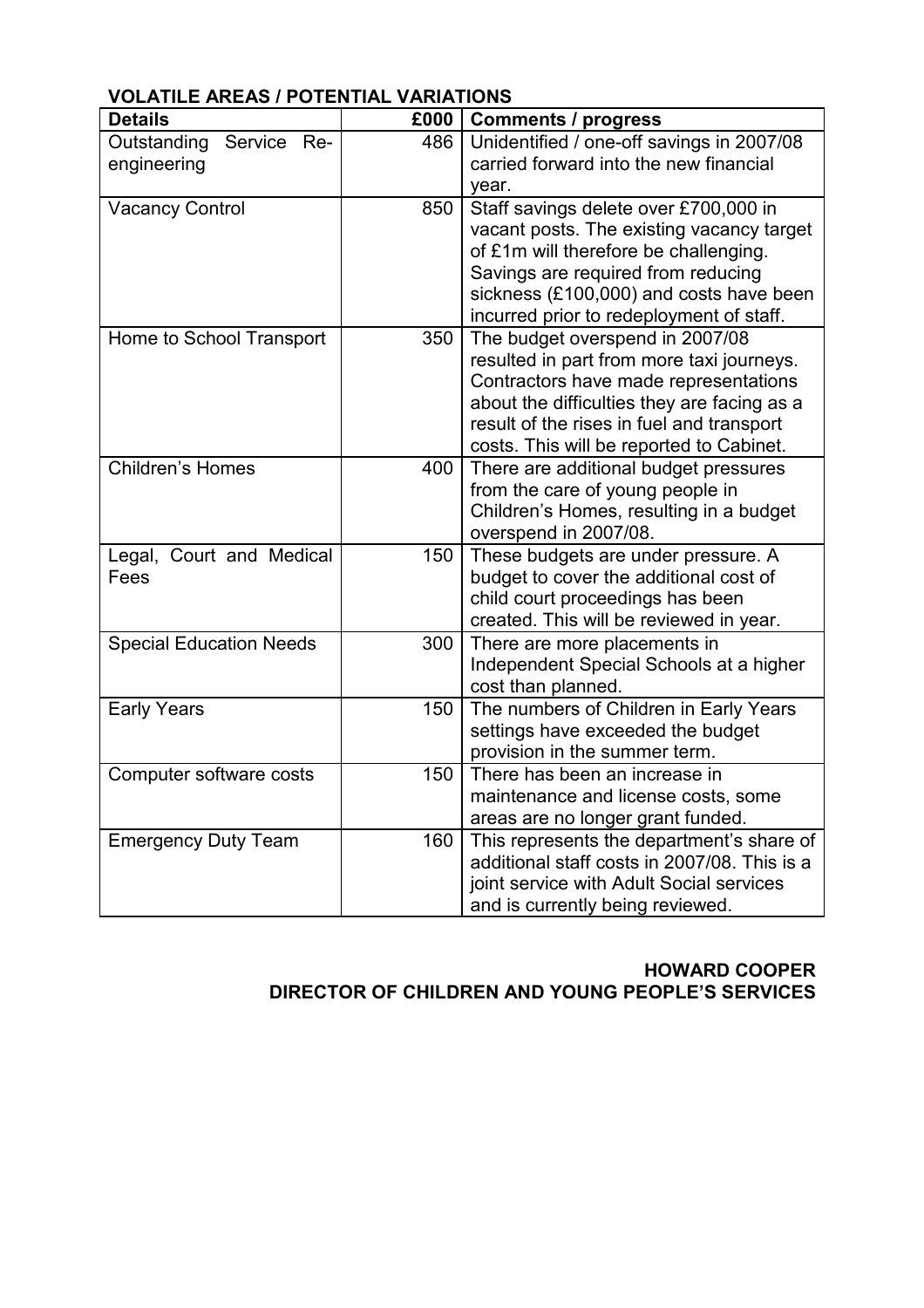## WIRRAL COUNCIL - CORPORATE SERVICES DEPARTMENT FINANCIAL MONITORING REPORT 2008/09 POSITION AS AT 30 JUNE 2008

## SUMMARY

There are no variations to be highlighted at this time.

#### POLICY OPTIONS

| <b>Details</b>                       | £000   Comments / progress                       |
|--------------------------------------|--------------------------------------------------|
| Local Area Agreement                 | 200   For specific purpose of assisting in the   |
|                                      | delivery of the Local Area Agreement.            |
| You Decide Area Forum                | 220   Initiative delivering more choice to local |
|                                      | people about services.                           |
| <b>Assistance for Remploy</b>        | 6   To facilitate the exploration of contracts   |
|                                      | between the Council and Remploy                  |
| <b>Support for Wirral's Veterans</b> | 15   Available to bodies representing veterans.  |
|                                      | National Veterans Day in June.                   |

# SAVINGS TARGETS

| <b>Details</b>                     | £000 | <b>Comments / progress</b>                       |
|------------------------------------|------|--------------------------------------------------|
| <b>Strategic Development staff</b> | 75   | <b>Budgets reduced in Corporate Services</b>     |
| Corporate Policy restructure       | 60   | <b>Budgets reduced in Corporate Services</b>     |
| <b>Tourism and Marketing</b>       | 60   | <b>Budgets reduced in Corporate Services</b>     |
| Integrated Payroll operation       | 50   | <b>Budget reduced in Corporate Services</b>      |
| <b>Review of Central Services</b>  | 50   | <b>Budgets reduced in Corporate Services</b>     |
| <b>Review of Legal Services</b>    | 40   | <b>Budgets revised within Corporate Services</b> |
| <b>Transformational Change</b>     | 30   | reduced in Transformational<br>Budget            |
|                                    |      | Change                                           |
| Skills specific training.          | 25   | <b>Budget reduced in Corporate Services</b>      |
| Supplies & Services savings        | 148  | £100k identified and relevant budgets            |
| including procurement              |      | reduced. £48k savings yet to be identified       |

#### CABINET DECISIONS

| <b>Details</b> | £000 | <b>Comments / progress</b> |
|----------------|------|----------------------------|
| <b>None</b>    |      |                            |

# VOLATILE AREAS / POTENTIAL VARIATIONS

| <b>Details</b>          | £000   Comments / progress                                                                                            |
|-------------------------|-----------------------------------------------------------------------------------------------------------------------|
| <b>Asset Management</b> | The disposal of land is traditionally a<br>volatile area and remains closely monitored<br>throughout the year.        |
| <b>Coroners Service</b> | The budget was increased for 2008/09,<br>having overspent in previous years. It<br>continues to be closely monitored. |

J WILKIE DEPUTY CHIEF EXECUTIVE DIRECTOR OF CORPORATE SERVICES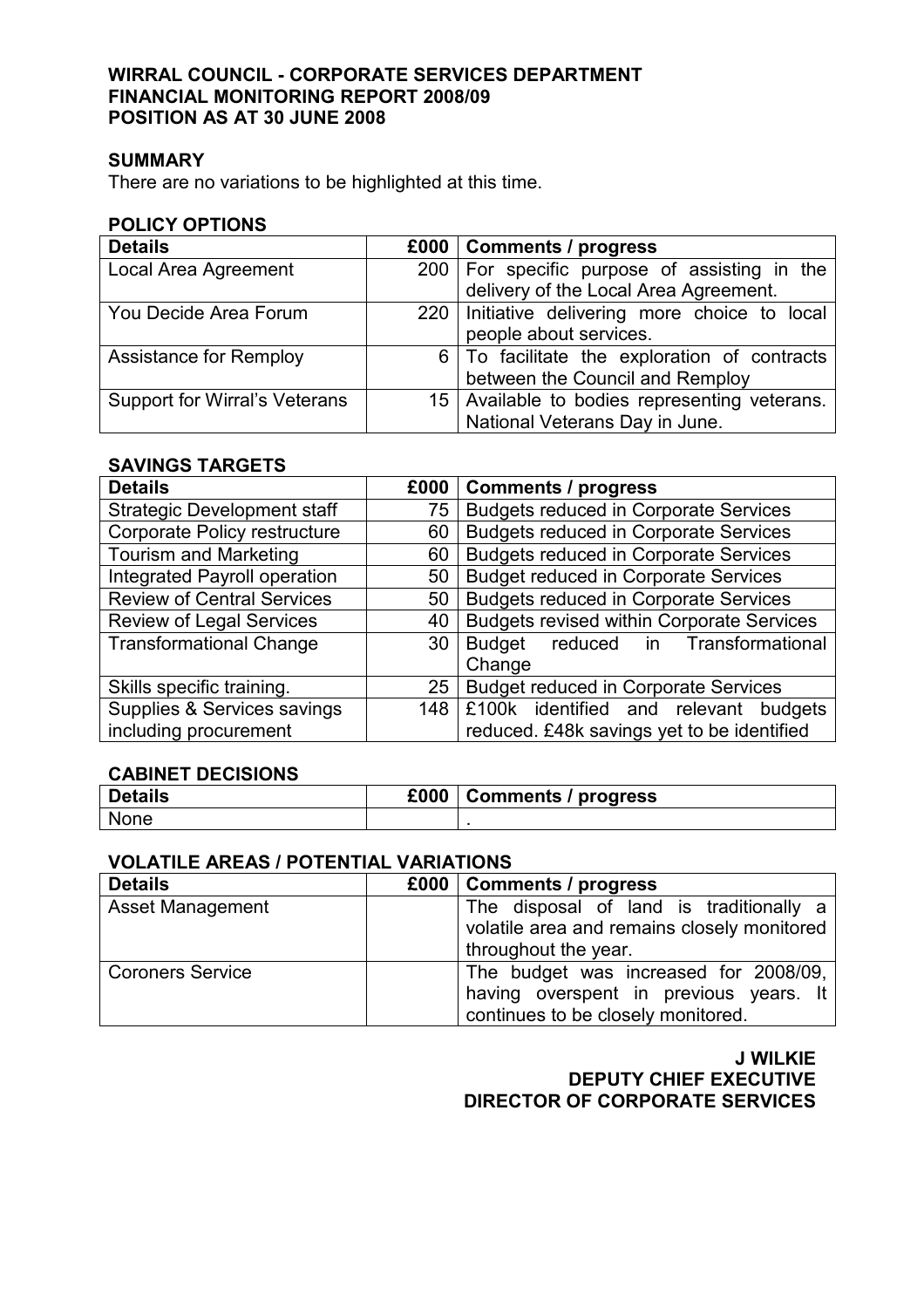# WIRRAL COUNCIL - FINANCE DEPARTMENT FINANCIAL MONITORING REPORT 2008/09 POSITION AS AT 30 JUNE 2008

#### SUMMARY

Spend is anticipated to be contained within the overall budget allocated. Savings are essentially achieved and efforts continue to try and ascertain other areas of financial benefit.

## POLICY OPTIONS

| <b>Details</b>       | £000   Comments / progress                    |
|----------------------|-----------------------------------------------|
| Council Tax discount | 40   Increased number of applicants presently |
|                      | being assessed.                               |

## SAVINGS TARGETS

| <b>Details</b>         | £000 | <b>Comments / progress</b>                 |
|------------------------|------|--------------------------------------------|
| Corporate ICT staffing | 100  | Achieved. Staffing changes made.           |
| Housing / Council Tax  | 600  | Achieved. Continuing improvements from     |
| benefit subsidy        |      | improved service delivery and maximising   |
|                        |      | grant opportunities.                       |
| Integrated IT system - | 380  | Achieved. Reduced staffing and revised     |
| staffing and contract  |      | contract effective 2008/09.                |
| Cash collection at OSS | 30   | Achieved. Alternative facilities provided. |
| Call centre staffing   | 80   | Achieved. Staffing numbers reduced.        |
| IT Systems support     | 200  | Achieved. New contractual arrangements     |
|                        |      | in place for 2008/09.                      |
| Procurement            | 306  | Addressing areas to identify savings       |
|                        |      | including insurance tenders.               |

# CABINET DECISIONS

| <b>Date</b> | <b>Details</b>                            |  |
|-------------|-------------------------------------------|--|
| Various     | Allocation of the £5.3 million Efficiency |  |
|             | Investment Budget to support initiatives  |  |

# VOLATILE AREAS / POTENTIAL VARIATIONS

| <b>Details</b>          | £000   Comments / progress                           |
|-------------------------|------------------------------------------------------|
| Housing and Council Tax | 120 million   The size and nature of the budget make |
| <b>Benefit</b>          | this a key area within the departmental              |
|                         | budget. Performance in this area is                  |
|                         | closely monitored.                                   |

# IAN COLEMAN DIRECTOR OF FINANCE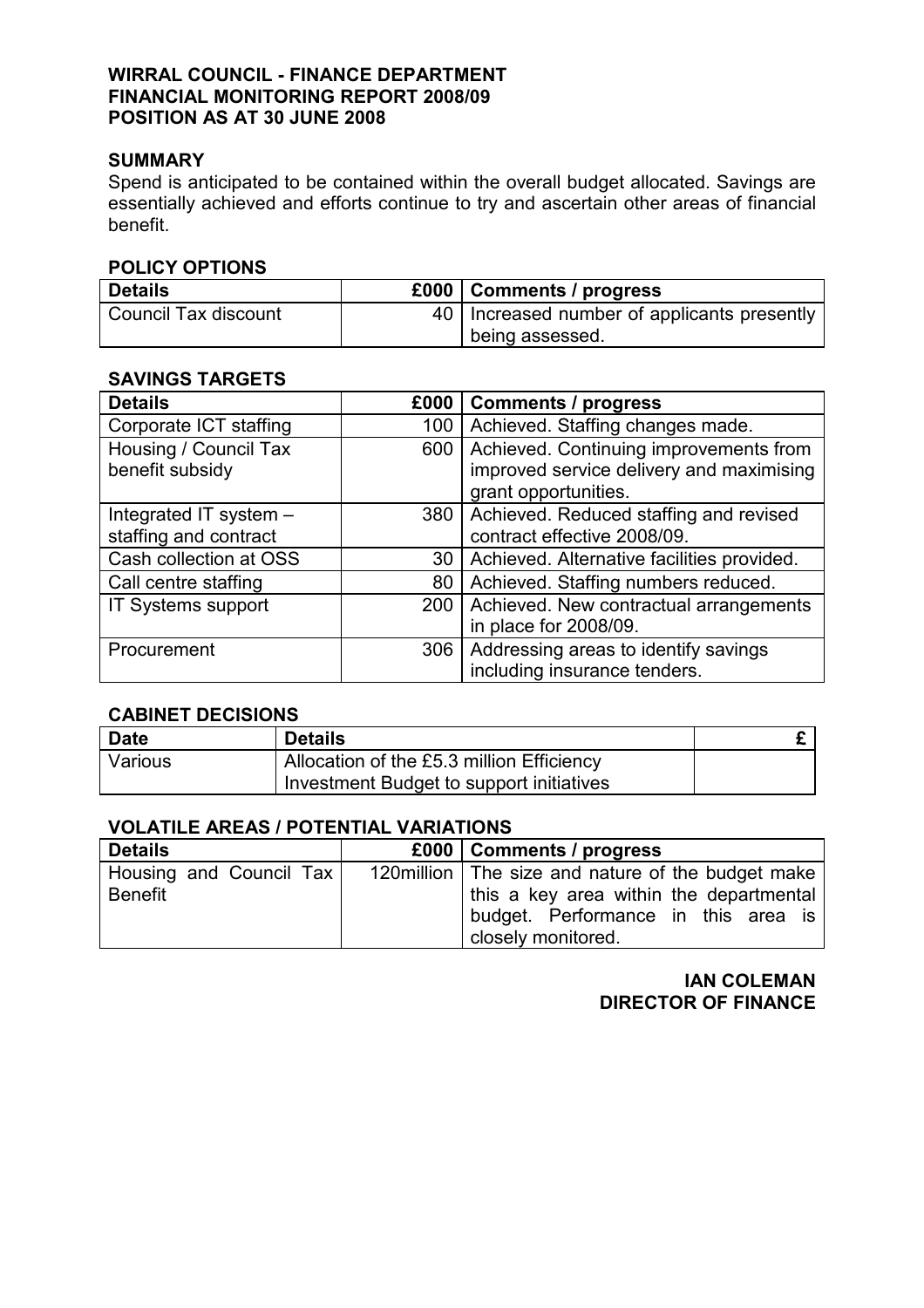## WIRRAL COUNCIL - REGENERATION DEPARTMENT FINANCIAL MONITORING REPORT 2008/09 POSITION AS AT 30 JUNE 2008

# SUMMARY

At this stage no variations identified although pressures remain on delivering the prior year service re-engineering savings, meeting increasing energy costs and the reliance upon meeting income targets.

| <b>Details</b>            | £000            | <b>Comments / progress</b>                                                                                                                                                                          |
|---------------------------|-----------------|-----------------------------------------------------------------------------------------------------------------------------------------------------------------------------------------------------|
| Anti-dog fouling measures | 40              | Intensive enforcement to prevent dog<br>fouling, improved signage and publicity<br>for dog owners.                                                                                                  |
| Allotment sustainability  | 40              | Appointment of a part time Community<br>Development Officer for 2 years to liaise<br>with allotment holders.                                                                                        |
| Get into reading          | 75 <sub>1</sub> | Three year funding, at £25,000 a year,<br>being the Council's contribution to the<br>"Get into Reading" project.                                                                                    |
| Improve access pathways   | 30 I            | Environmental improvements to be made<br>to public open spaces to improve or<br>provide additional access pathways and<br>additional tables and seating.                                            |
| Clean-Ups play areas      | 20              | A pilot scheme responding flexibly<br>outside normal hours, for children's play<br>areas during periods of high use.                                                                                |
| Heritage issues           | 20              | A sum of £5,000 for the continued<br>development of the Heritage Group and<br>£15,000 for the delivery of a Heritage<br>Strategy for Wirral in 2008/09, in<br>consultation with the Heritage Group) |

# SAVINGS TARGETS

| <b>Details</b>                                                    | £000 | <b>Comments / progress</b>              |
|-------------------------------------------------------------------|------|-----------------------------------------|
| <b>Community Support</b>                                          | 105  | Reduction of support costs to Police,   |
| <b>Officers</b>                                                   |      | budget reduction implemented.           |
| Housing finance from<br>grants to loans - staff re-<br>assignment | 86   | Budget reduction implemented.           |
| <b>Alleygating Programme</b>                                      | 66   | Support reduced to residual             |
|                                                                   |      | maintenance, reduction implemented.     |
| <b>CCTV Control room</b>                                          | 51   | Review of Control Room operating hours, |
|                                                                   |      | reduction implemented.                  |
| Improved use of IT                                                | 29   | Budget reduction implemented.           |
| <b>Finance Monitoring Post</b>                                    | 27   | Budget reduction implemented.           |
| <b>Housing Strategy</b>                                           | 14   | Budget reduction implemented.           |
| Procurement                                                       | 443  | Budgets yet to be reduced               |

# CABINET DECISIONS

| <b>Date</b> | etails | - |
|-------------|--------|---|
| None        |        |   |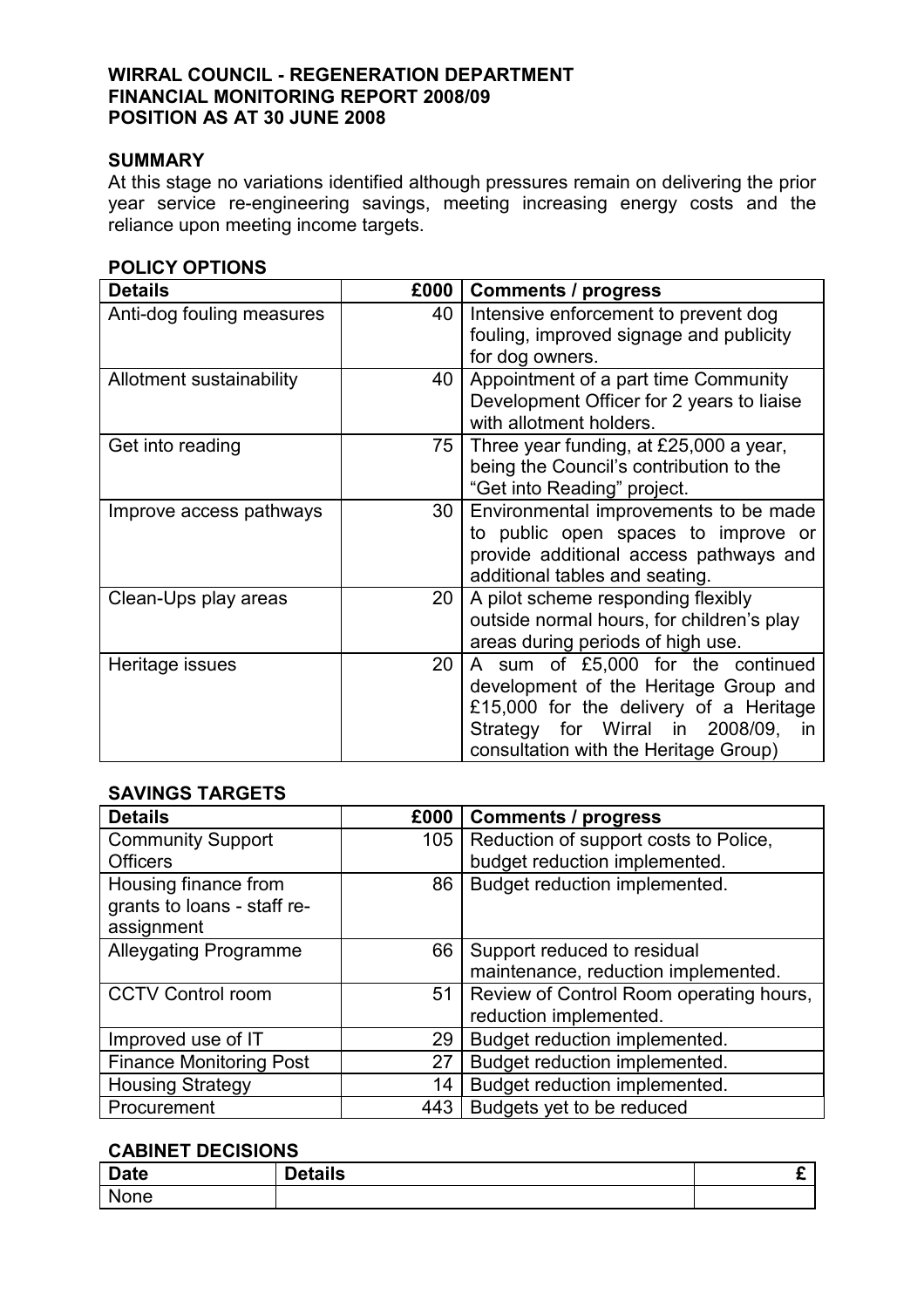| <b>Details</b>                 | £000  | <b>Comments / progress</b>                 |
|--------------------------------|-------|--------------------------------------------|
| Repairs and Maintenance        | 1,173 | Will continue to be monitored during the   |
|                                |       | year.                                      |
| Energy costs                   | 1,503 | This area will be monitored closely during |
|                                |       | the year. Energy efficiency schemes        |
|                                |       | should produce savings in 2008/09.         |
| <b>Cultural Service Income</b> | 9,094 | Will be monitored closely, income levels   |
| Levels                         |       | can vary significantly mainly because of   |
|                                |       | adverse weather conditions. Delays in      |
|                                |       | completing the Oval could have             |
|                                |       | implications in 2008/09.                   |
| Service re-engineering         | 634   | Various options are currently being        |
|                                |       | considered.                                |
| <b>Procurement saving</b>      | 443   | Several budgets are wholly funded by       |
|                                |       | grant or produce significant levels of     |
|                                |       | income. Reducing the expenditure lines     |
|                                |       | without consideration of the grant or      |
|                                |       | income implications could result in        |
|                                |       | reduced income levels, negating the        |
|                                |       | effect of the budget reduction.            |

# VOLATILE AREAS / POTENTIAL VARIATIONS

ALAN STENNARD DIRECTOR OF REGENERATION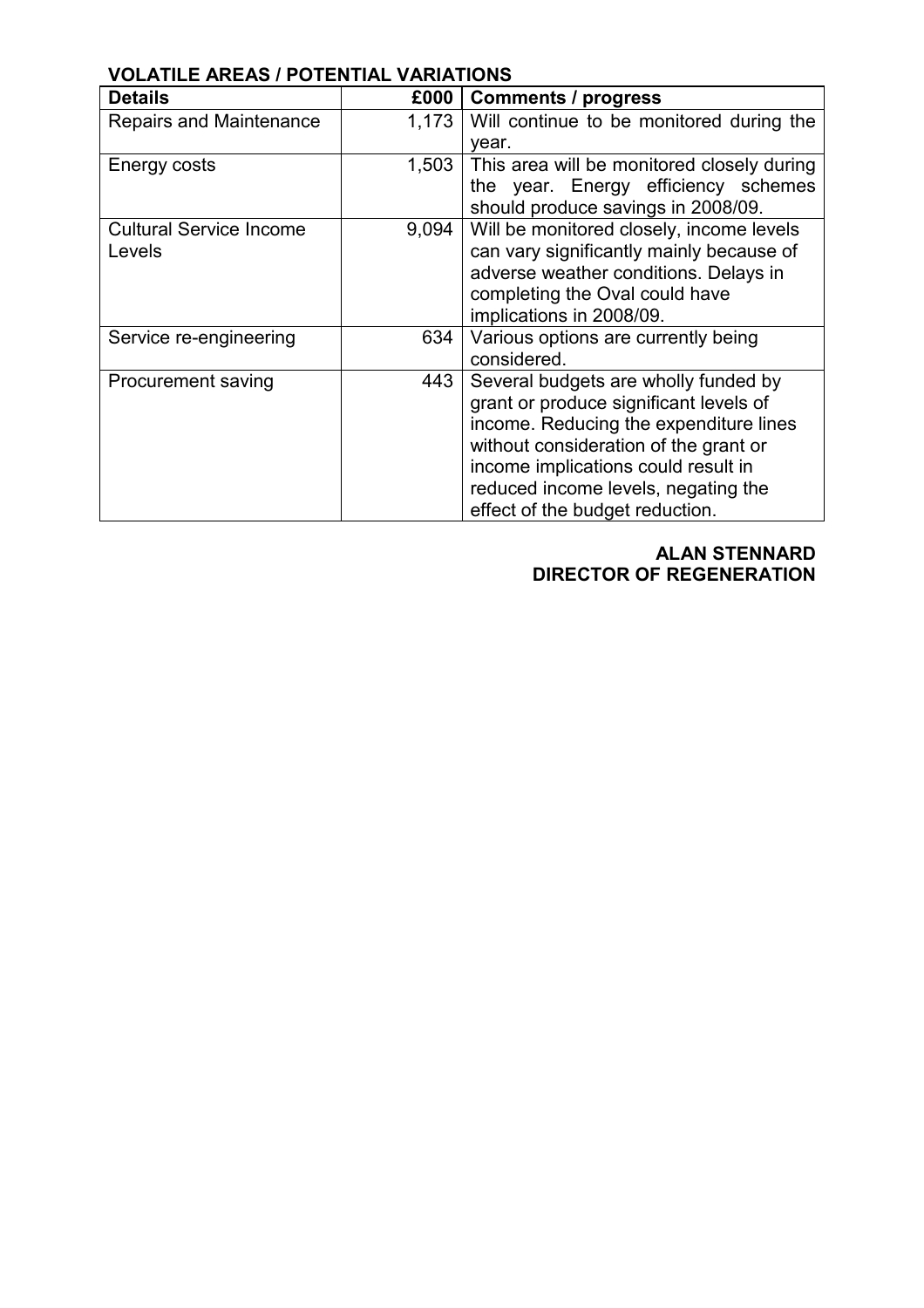## WIRRAL COUNCIL - TECHNICAL SERVICES DEPARTMENT FINANCIAL MONITORING REPORT 2008/09 POSITION AS AT 30 JUNE 2008

#### SUMMARY

Budget monitoring reports during 2007/08 identified deficits within the operational services of car parking and building & development control fee income. Compensatory savings broadly balanced the 2007/08 budget but there are continuing problems in the areas of energy, land charges, and general procurement savings which are under review and will be subject to a further report to Cabinet. In relation to land charges Cabinet will shortly receive a report on the future of this service. At this stage it is unlikely that the variations identified from the above can be fully accommodated within existing resources.

#### POLICY OPTIONS

| <b>Details</b>          | £000 |  |
|-------------------------|------|--|
| <b>Carbon Reduction</b> | 115  |  |
| <b>Graffiti Removal</b> | 30   |  |

# SAVINGS TARGETS

| <b>Details</b>                                            | £000 | <b>Comments / progress</b>               |
|-----------------------------------------------------------|------|------------------------------------------|
| <b>Traffic management</b>                                 | 35   |                                          |
| Energy conservation                                       | 5    |                                          |
| <b>Building and Development</b><br>Control administration | 50   |                                          |
| Highways maintenance                                      | 75   |                                          |
| Waste contract mgt/admin                                  | 45   | All the savings, other than procurement, |
| External services income                                  | 55   | have been incorporated in to the         |
| Review of waste budgets                                   | 142  | departmental budgets.                    |
| Streetscene / grass cutting<br>contract extended          | 30   |                                          |
| School crossing patrols                                   | 32   |                                          |
| Health & safety admin                                     | 30   |                                          |
| Increase car park charges                                 | 100  |                                          |
| Development control                                       | 50   |                                          |
| Instigate CRM project                                     | 50   |                                          |
| Review admin in view of IT                                | 30   |                                          |
| Highways maintenance                                      | 283  |                                          |
| Procurement                                               | 225  |                                          |

#### CABINET DECISIONS

| <b>Date</b> | <b>Details</b> |  |
|-------------|----------------|--|
| None        |                |  |

#### VOLATILE AREAS / POTENTIAL VARIATIONS

| <b>Details</b>                 | £000   Comments / progress                   |
|--------------------------------|----------------------------------------------|
| <b>Energy Budgets</b>          | 780   To be the subject of a Cabinet Report. |
| <b>Planning Delivery Grant</b> | 109   This grant is discontinued.            |
| Waste Performance              | 142   This grant is discontinued.            |